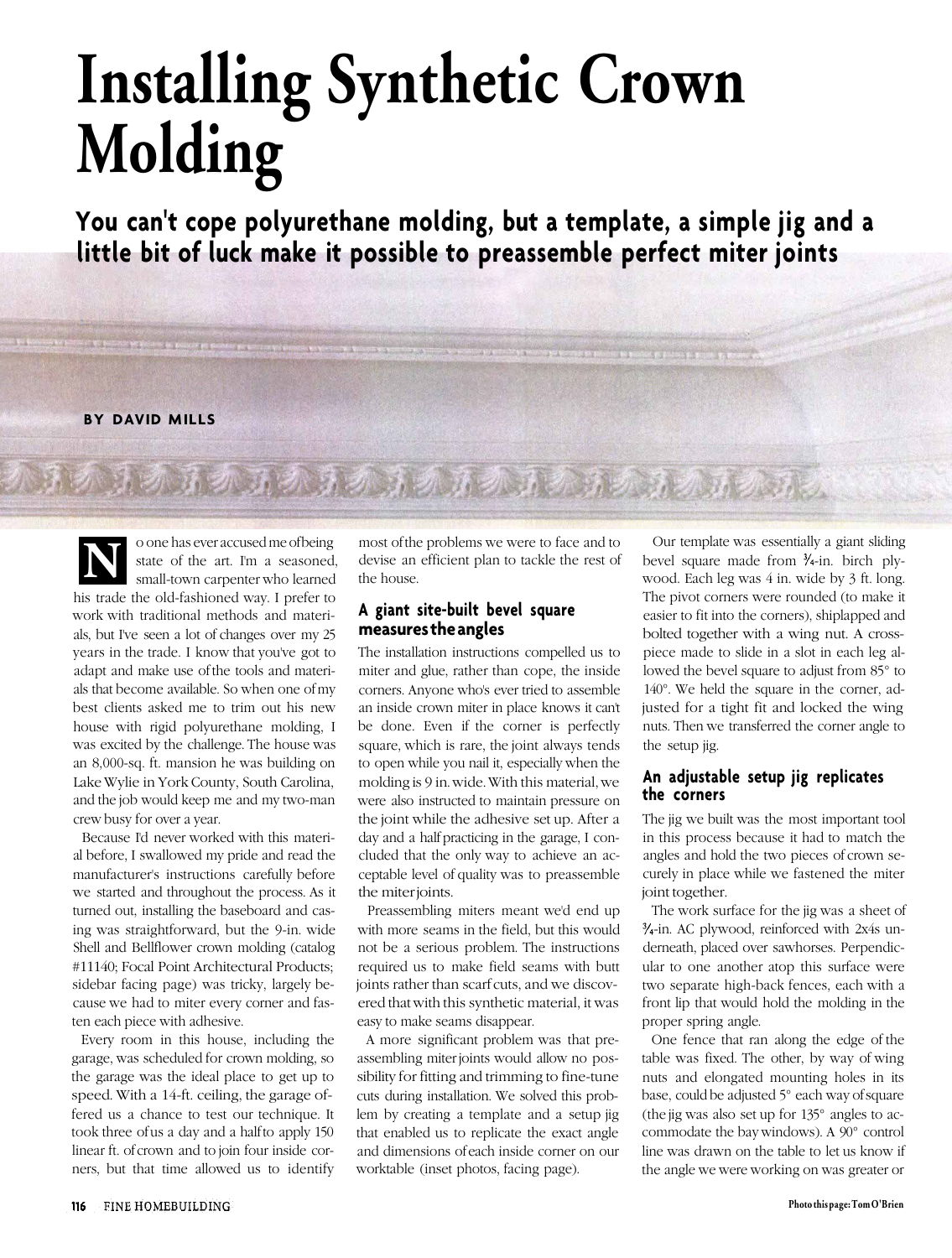## MATCHING AN IMPERFECT CORNER

A crew member uses a 3-ft. long bevel square to measure the angle of an inside corner (below). After wing nuts are locked, the shape is transferred to the adjustable setup jig (bottom photo), used to dry-fit and glue up the miter joint





## **Sources of synthetic trim**

Originally developed for exterior use, where large one-piece profiles are desirable and resistance to the elements is crucial, synthetic trim is now made for lots of uses. Listed below is a sampling of manufacturers and trim profiles.

### **ARCHITECTURAL PRODUCTS**

**BY OUTWATER** 22 Passaic St. P.O. Box 347 Wood-Ridge, NJ 07075 (800) 835-4400



## **CHEMCREST ARCHITECTURAL**

**PRODUCTS** 830 King Edward St. Winnipeg, MB, Canada R3H 0P5 (800) 665-6653



**FOCAL POINT ARCHITECTURAL PRODUCTS** 3006 Anaconda Road Tarboro, NC 27886 (800) 662-5550



**STYLE-MARK INC.** 960 W. Barre Road Archbold, OH 43502 (800) 446-3040

Stewartstown, PA 17363 (800) 537-5349

**WHITE RIVER HARDWOODS** 1197 Happy Hollow Road Fayetteville, AR 72701 (800) 558-0119 (MonReale is a synthetic ornamentation applied to standard hardwood—red oak or poplar—molding.)

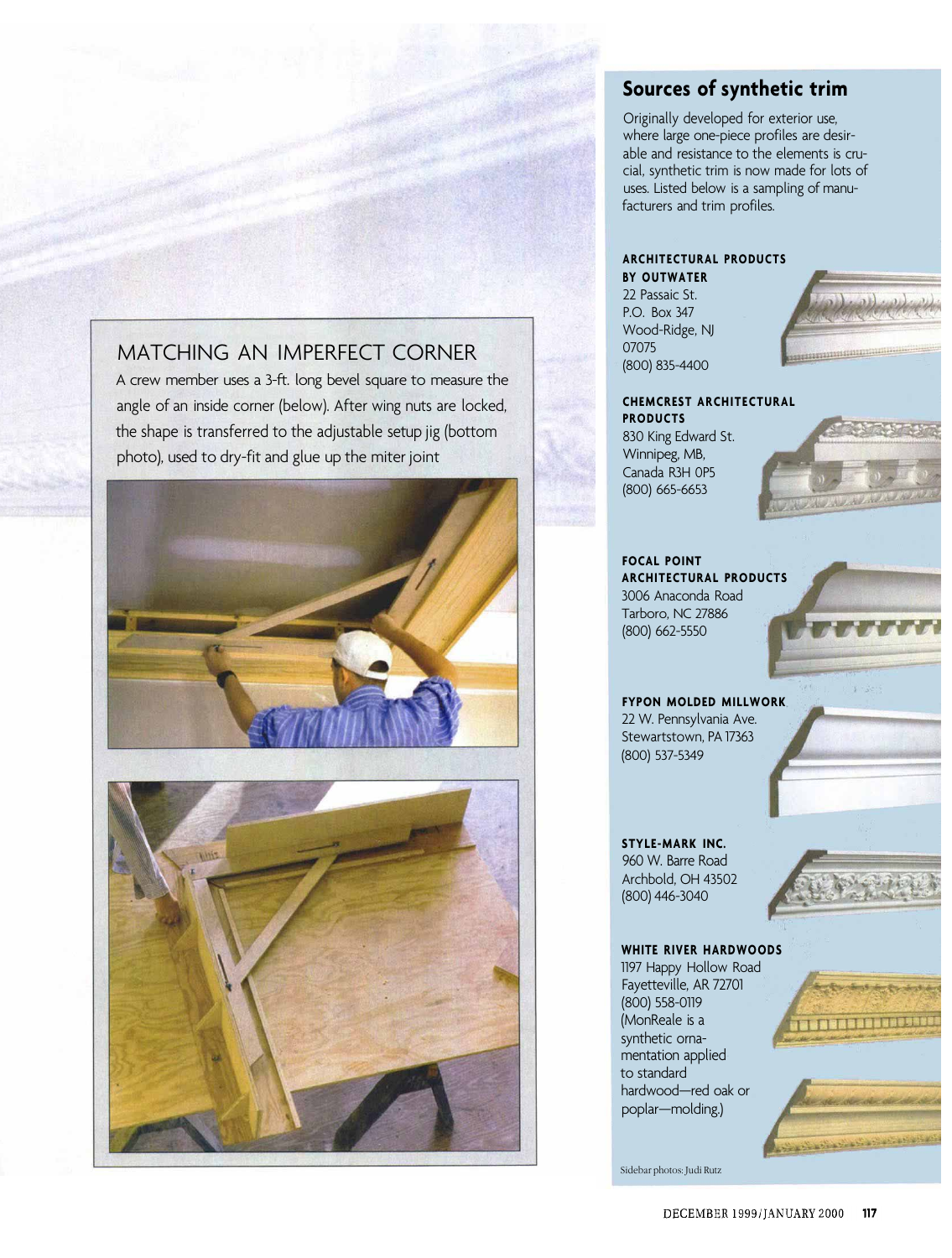## ASSEMBLING A PERFECT MITER



**Wait a minute.** That's upside down. Because the front edges of the molding are manufactured to more exacting tolerances than the backside, the manufacturer of this molding requires that all cuts be made face down.



**Adhesive makes it permanent.** After dryfitting the miter cuts in the setup jig, a **-**in. bead of proprietary adhesive (see p. 120) is applied to each side of the joint.

**Pulling it all together.** With the jig set to the exact dimensions of the corner where it will be installed, one worker holds the glued-up joint together while another secures it with drywall screws. Note how the shell pattern neatly turns the corner (inset photo below).

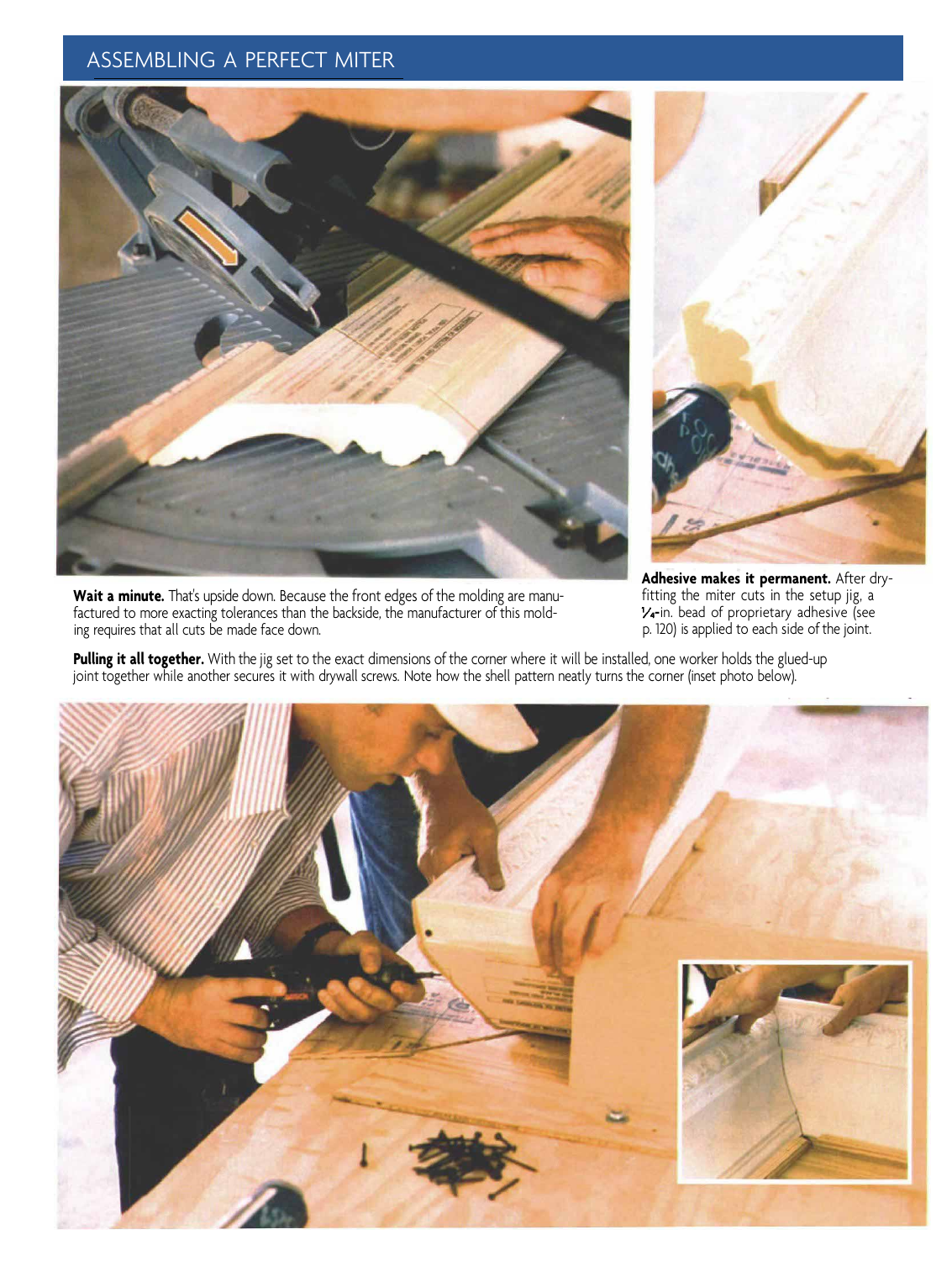## **ONE-PIECE INSTALLATION**



**The hardest part is getting through the door.** Synthetic crown is so strong yet light that two men can easily lift an entire room's worth into place. Complete preassembly is possible only where walls are less than 12 ft., the maximum length of this molding.



**Tracing lines for glue minimizes the mess.**A crew member runs out full-length  $V<sub>4</sub>$ -in. beads of adhesive just inside pencil lines that denote top and bottom edges of the molding.

less than square and by how much. When we built the jig, we stopped the fences a few inches short of the inside corner to enable us to fasten the miter joint through the back with screws.

#### **A sliding compound-miter saw is a must**

"Upside down and backward," the standard mantra for a carpenter cutting crown molding in a miter box, doesn't cut it when the crown molding is 9 in. wide. Fortunately, the manufacturer provided the proper angle and



**After the glue is applied, polyurethane crown is nailed up just like wood.** To anchor the molding solidly while the adhesive cures, 8d finish nails are driven into the wall and ceiling framing.

bevel settings to cut the miters laid flat in a sliding compound-miter saw, but to ensure accuracy, they insisted that their molding had to be cut face down (photo top left, facing page).

Of course, those angle settings applied only to perfectly square corners. With a little practice, we figured out how much to tweak the angle settings to get our first cuts close before we dry-fit them in the jig. (If we were to do another job of this size, I'd probably calculate those settings using the electronic Angle-Finder for crown molding that Bosch



**A rag moistened with mineral spirits takes care of squeeze out.** Glue that gets on the face of the molding is wiped off before it sets up. Glue that squeezes out and dries can be scraped off with a knife.

recently introduced; Bosch Power Tool Co., 877-267-2499.)

As if there wasn't enough complexity to this job, the molding we were using had a repeating shell pattern running along the bottom edge. Ideally, I wanted every miter to break in the center of a shell so that the pattern would turn the corner perfectly (inset photo, facing page). After the first corner, though, we were at the mercy of the length of the walls, so on successive corners, we had to be content with cutting the miters so that the adjacent pieces reflected a mirror image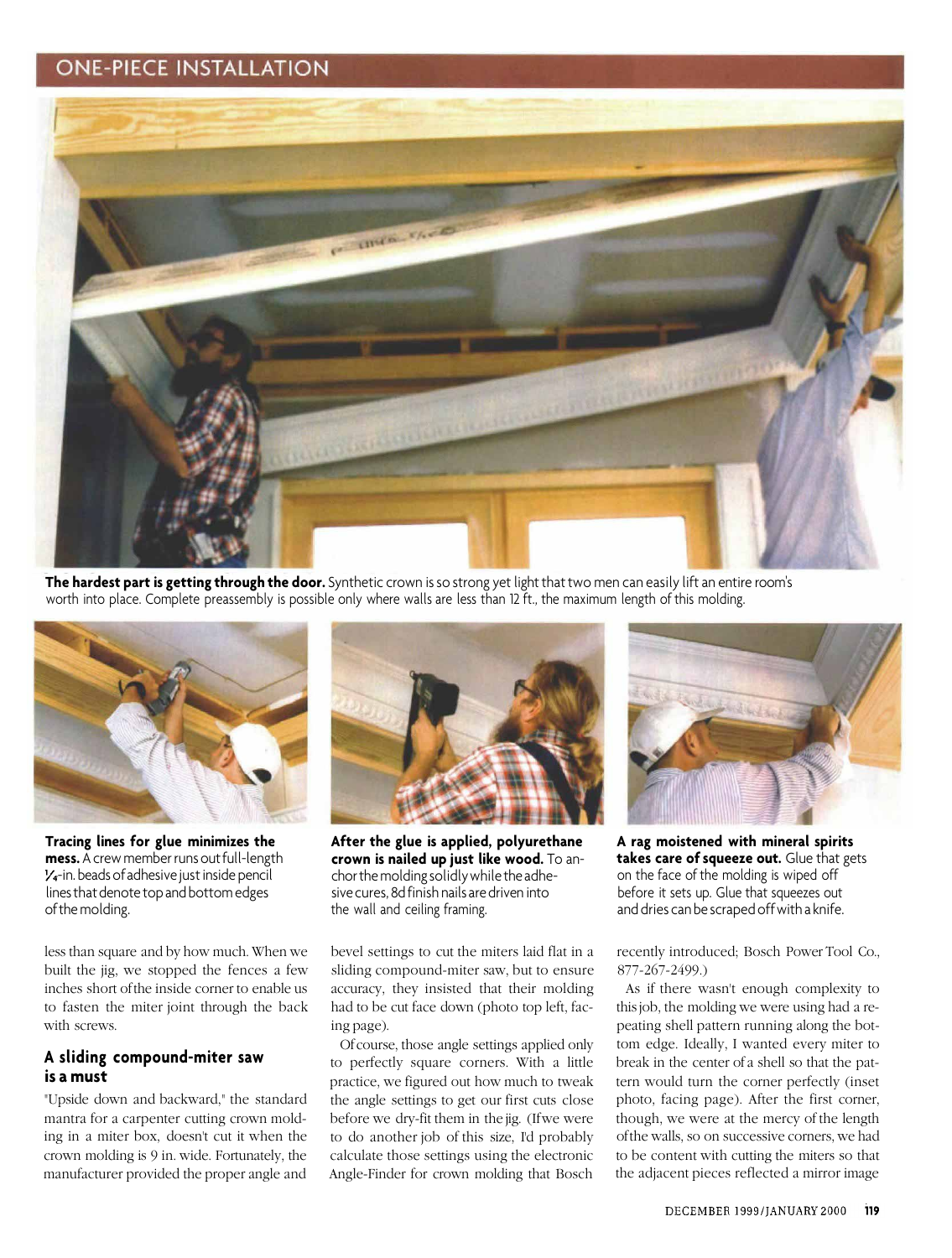## THE RIGHT GLUE MAKES ALL THE DIFFERENCE



**Don't think you can save money by using the cheap stuff.** As a test, the author glued up one joint using the manufacturer's adhesive and another one with standard construction adhesive. The joint made with standard adhesive (photo above) was easily pulled apart, but the one made with the manufacturer's adhesive was stronger than the molding itself (photo below).



of each other. Getting a mirror image right took some trial and error. We'd make the first cuts a little long, check the fit in the jig and then fine-tune the settings on the saw before making the exact cuts.

Using a fine-tooth carbide blade, this material cut cleanly without splintering. However, the sawdust it produced clung to the saw like a magnet, requiring frequent cleaning with compressed air.

Once we were satisfied with the fit of a miter joint, we'd apply a  $\frac{1}{4}$ -in. bead of the manufacturer's proprietary adhesive to eachside; then one crew member would draw the joint tightly together while another fastened it through the back with 2-in. drywall screws (bottom photo, p. 118).

The screws served mainly as clamps to secure the joint while the adhesive cured. Being the skeptical type, I glued up one miter joint with the \$5-a-tube proprietary adhesive and another with \$2 construction adhesive. We let them set up overnight and then tried to break them apart. The construction adhesive gave up easily, but the manufacturer's stuff proved stronger than the molding itself (photos left).

#### **Small rooms are glued up in one piece**

Making perfect miters on a worktable was only half the battle; we still had to hang the stuff on the walls. Fortunately, once the corners were screwed together, the moldings were solid but not heavy. So for the closets, small bathrooms and coffered ceilings, we found we could glue up all four corners on the table and install the whole shebang in one piece (top photo, p. 119). Of course, we had to be sure we could get through the doors and make the turn up to the ceiling.

Unlike wood, this material had to be glued and nailed in place. To double-check our work and to minimize squeeze out, we dry-fit the molding in place and traced the top and bottom edges with a pencil. Then we lowered the molding and ran a  $\frac{1}{4}$ -in. bead of adhesive inside the lines (photo bottom left, p. 119).

After fitting the crown back in place, we fastened it with 8d finish nails driven into the wall and ceiling framing just as we would have done if it were wood (photo bottom center, p. 119). Despite our best efforts, glue would always squeeze out somewhere, so we kept plenty of rags and mineral spirits on hand for cleanup (photo bottom right, p. 119).

#### **Large rooms are built up in sections**

The maximum available length for this molding is 12 ft., so the crown for large rooms had